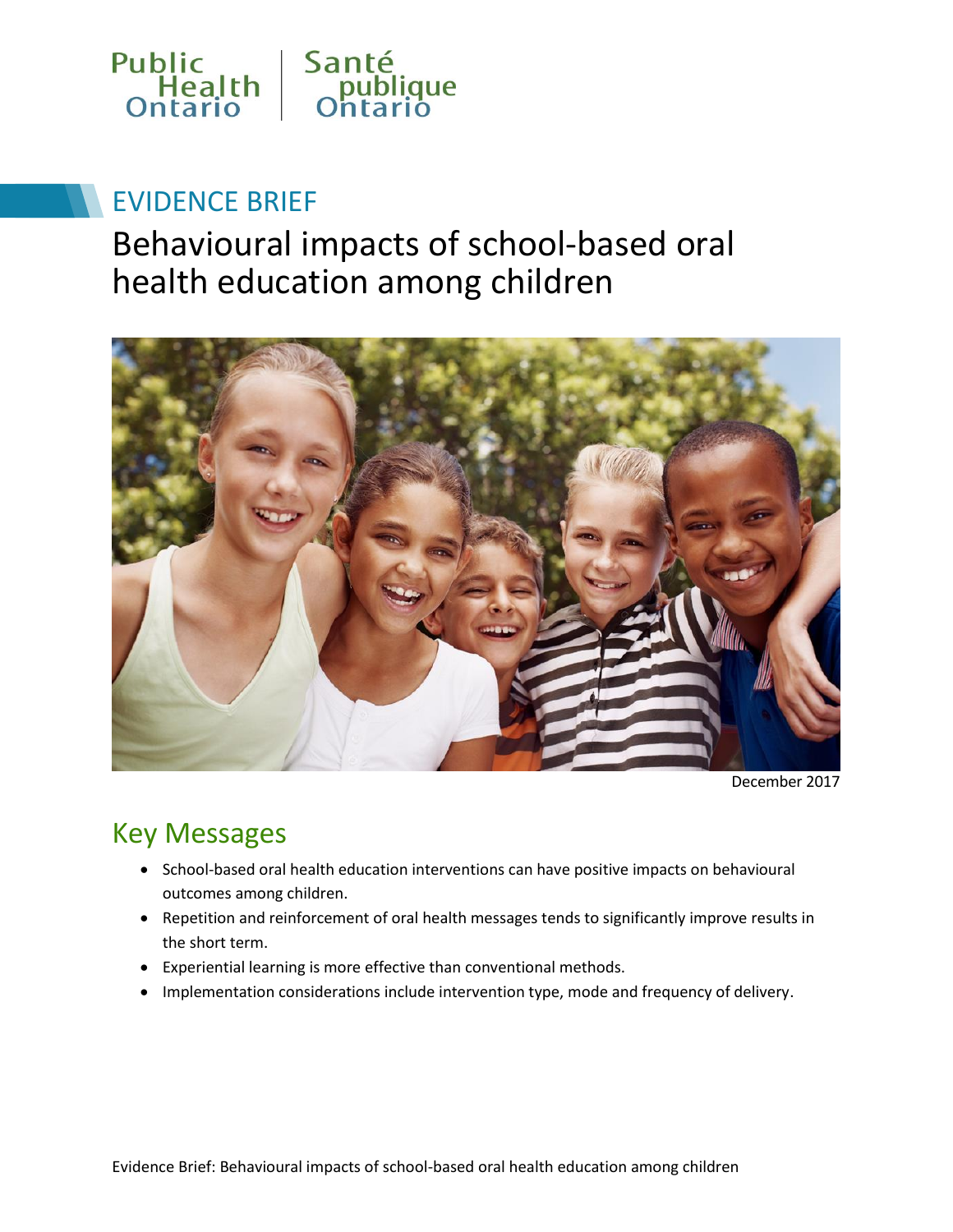# Issue and Research Question

 Oral health plays an important role in maintaining general health and well-being of an individual. Despite advances in treatment, oral diseases continue to be prevalent, causing pain, discomfort, sleepless nights, and days lost from work or school.<sup>1,2</sup> In addition, the high cost of dental treatment has considerable economic impact on individuals, families and the community. As such, prevention remains a more cost- effective approach, with the majority of dental diseases being preventable by maintaining good oral hygiene practices.<sup>3</sup>

 Teaching healthy oral habits early in life can go a long way in reducing the burden of oral diseases in adulthood. School-aged children are particularly receptive to learning and establishing new habits as part of their daily routine. Schools are an appropriate setting to provide health related information to children, of their daily routine. Schools are an appropriate setting to provide health related information to children,<br><sup>4</sup> as they provide convenient access to children and the atmosphere is socially conducive to learning, which can improve health-related behaviours and attitudes.<sup>2</sup> School-based health education programs can equip children with personal skills that enable them to make healthy decisions and adopt healthier lifestyles.

 Consistent with the principles of Ottawa Charter, oral health education can help to address oral health issues by focusing on knowledge and development of individual and social skills and by providing a supportive environment for the development of healthy behaviours.<sup>5</sup> Oral health education is a widely accepted approach in the prevention of oral diseases, and school-based education programs can provide oral health information to a large number of children in a cost-effective manner. One of the primary aims of school-based education programs is to provide basic oral health knowledge to children. This includes providing information about oral structures such as teeth, gums, tongue, etc., the importance of oral hygiene, and ill effects of unhealthy habits and their association with oral diseases.

 Improvement in knowledge due to exposure to education programs can influence behavioural parameters such as oral health practices and attitudes of children. In terms of practices, changes can be observed in using a proper tooth brushing technique, time spent during brushing, brushing frequency, use of dental floss, and rinsing after meals.<sup>6</sup> Positive practices can play an important role in shaping attitudes, which along with cultural perceptions, family beliefs, and other life situations, are also influenced by personal experiences.<sup>4</sup>

 Overall, to consider the implementation of oral health education intervention in schools, it is important to have a comprehensive understanding of what changes can be expected for different behavioural outcomes if such an intervention is implemented.

practices, attitudes, and behaviours?<br>Evidence Brief: Behavioural impacts of school-based oral health education among children 2 This Evidence Brief asks: What is the effect of school-based oral health education programs among practices, attitudes, and behaviours? schoolchildren for behavioural outcomes such as oral health knowledge, dietary habits, oral hygiene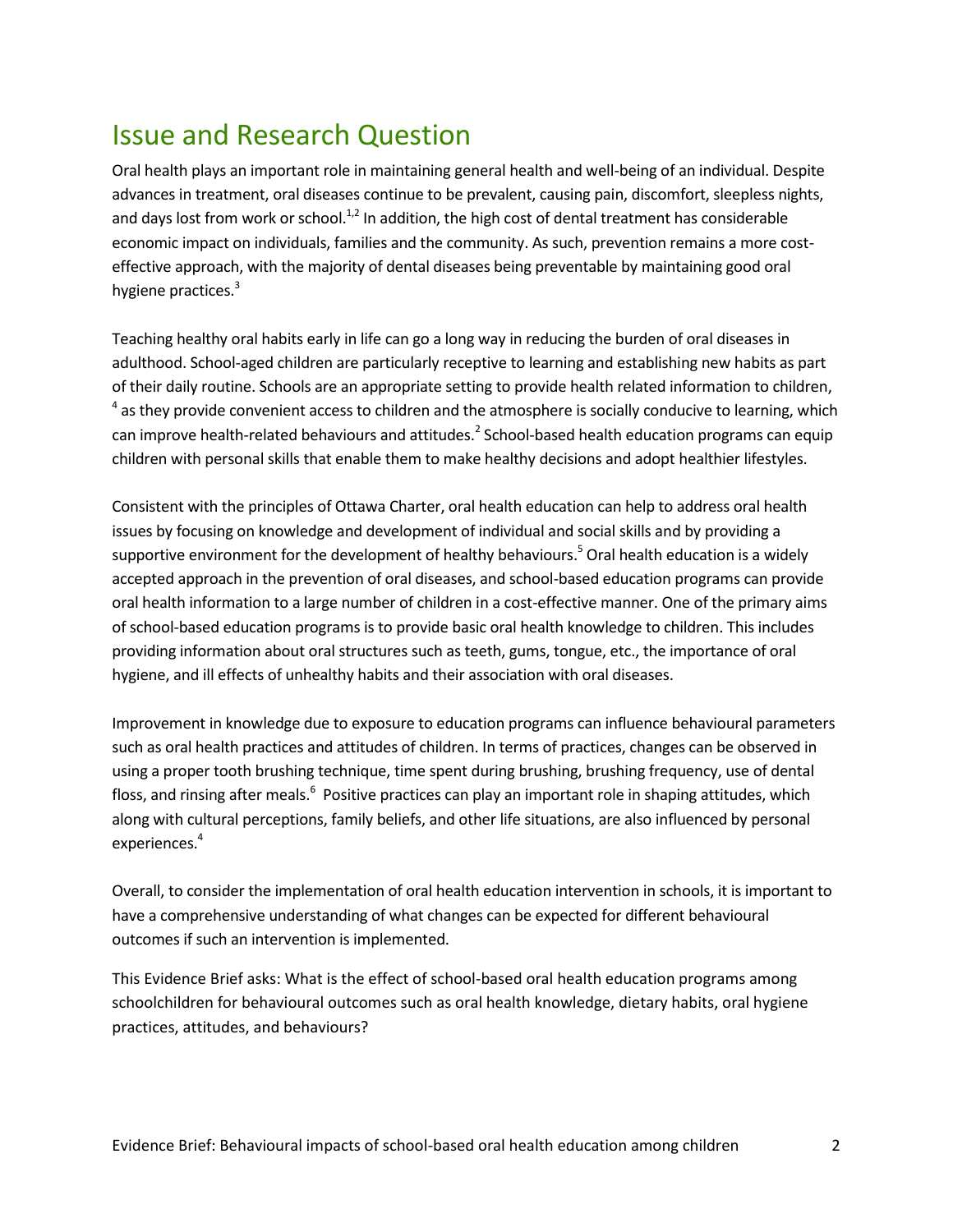# Methods

 PHO Library Services conducted a database search on August 24, 2016. Four electronic databases were searched (Ovid MEDLINE, Embase, ERIC and CINAHL) using relevant search criteria (subject terms, key words, English language) for articles published from 2000 to 2016. Library staff removed duplicate references.

references.<br>Articles were eligible if they represented primary findings, or a systematic search and synthesis of literature. As inclusion criteria, articles, which assessed the impact of school-based oral health education in isolation, were eligible. Therefore, articles in which clinical interventions (e.g., pit and fissure sealant application, fluoride varnishes, atraumatic restorative therapy, etc.) were combined with educational interventions were excluded. Articles, which primarily focused on behavioural outcomes were included. If clinical outcomes were reported along with behavioural, they were reviewed and synthesized for the sake of not missing on any important information presented in the included articles. However, articles focusing solely on the clinical outcomes were excluded.

 Two reviewers screened all titles and abstracts for eligibility using standardized criteria. Discrepancies were resolved via discussion until there was consensus. Full-text articles were retrieved from the potentially eligible articles at the title and abstract stage, and two reviewers assessed each article for eligibility using the same criteria and consensus process for discrepancies. References of full text articles were also reviewed to identify any potentially relevant articles missed during our search. At the full-text screening stage, primary studies were excluded when they were already a part of an included systematic review.

 For all included articles, one reviewer extracted relevant information from each article, with a second reviewer independently extracting data on 20 percent of the included articles and comparing results with the other reviewer for reliability.

Relevancy and validity of included articles were checked using PHO's Meta Quality Appraisal Tool (MetaQAT).<sup>7</sup> Two reviewers then independently applied specific methodological quality appraisal tools for each included article based on its study design. The Health Evidence Quality Assessment Tool for Review Articles (HE), was used to appraise the one systematic review included in this brief.<sup>8</sup> The Effective Public Health Practice Project's quality assessment tool (EPHPP),<sup>9</sup> a tool for quantitative studies, was used for primary studies with quasi-experimental design and controlled trials (n=27). Also, the Newcastle-Ottawa Scale (NOS)<sup>10</sup> was used to assess the quality of non-randomized studies including cross-sectional studies and cohort studies (n=3). The full search strategy with key words, data extraction tables, and quality ratings for each article, are available from PHO on request.

# Main Findings

cluster randomized controlled trials,<sup>12-17</sup> one cluster randomized trial,<sup>18</sup> six randomized controlled trials,<sup>19-24</sup> The search identified 876 articles, from which 31 articles met inclusion criteria: one systematic review, $^{11}$  six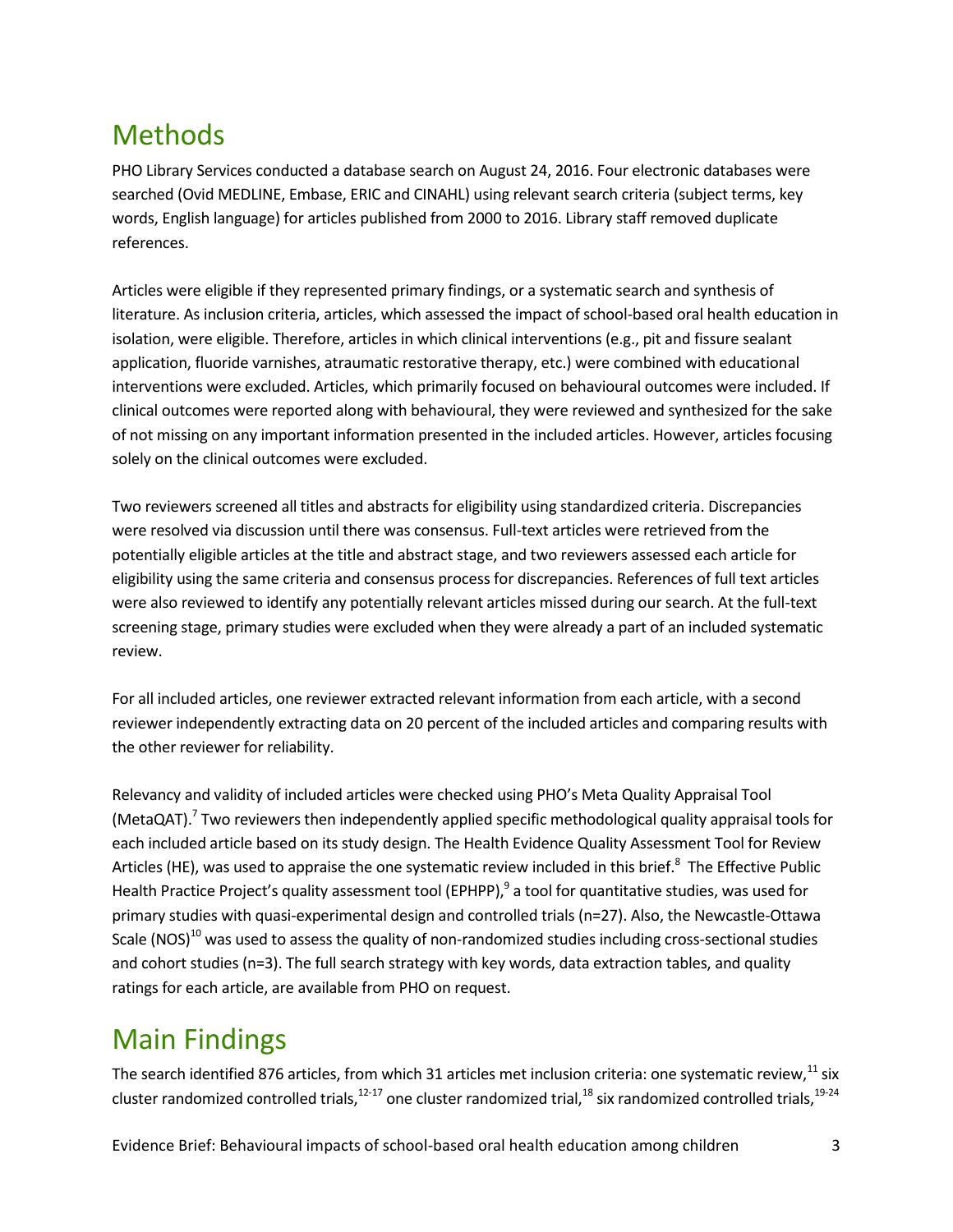six non-randomized controlled trials, $^{25\text{-}30}$  eight quasi-experimental studies with pre-post testing, $^{4,6,31\text{-}36}$  two cross-sectional studies,<sup>37,38</sup> and one prospective cohort study.<sup>39</sup> A systematic review by Cooper et al., (2013) was excluded as it primarily focused on clinical outcomes; however, one of the studies included in that review, which focused on behavioural outcomes was included as a primary study.<sup>40</sup>

Gambhir 2013, the included systematic review, was rated as HE 7/10. $^{11}$  For primary studies, which were experimental in nature, nine were rated as strong quality,<sup>12-14,19,25-28,30</sup> eight as moderate quality,<sup>15,16,18,20,23,24,29,34</sup> and 10 as weak quality.<sup>4,6,17,21,22,31-33,35,36</sup> Among observational studies, the two cross-sectional studies were rated as Barros 2017, NOS 7/10; $^{37}$  and Garbin 2013, NOS 5/10, $^{38}$  and the sole prospective cohort study (Lai 2016) was rated as NOS 6/9. $^{39}$ 

 The majority of the included articles that were rated weak quality, scored lower for the confounders and blinding component of the EPHPP tool. These articles either did not match participant characteristics at baseline, or did not account for genetic or environmental factors such as race, gender, socio-economic status, parental educational history etc., or this information was missing. Thus, important differences between the groups, especially in terms of environmental factors known to have a greater influence on oral diseases, might have been missed.<sup>41</sup> However, in all studies, participants in the intervention and control groups were from the same schools. Secondly, blinding of examiners and participants was not done due to logistical reasons, the evident nature of educational interventions, or the requirement of informed consent from study participants making it difficult to mask participants from the research question of these studies. All articles meeting inclusion criteria were included in the analysis regardless of their quality ratings, as we were interested in a range of behavioural outcomes associated with the impact of oral health education; excluding weaker studies would have resulted in very low numbers to review for some of the outcomes.

 Among the 31 included articles, publication dates ranged from 2000 to 2017. All the 10 included studies in the systematic review by Gambhir et al., (2013)<sup>11</sup> were conducted in India. The remaining primary studies were conducted in India (n=5), Brazil (n=4), and U.K. (n=3). Two studies each from Germany, Greece, Iran, Pakistan, and Taiwan, and one study each from Bangladesh, Belgium, Canada, China, Finland, Indonesia, Israel, and the U.S. were identified. It is important to note the geographical variability across these studies; although some studies originate from countries that are members of the Organisation for Economic Co- operation and Development (OECD), most of the studies are from the developing countries. Therefore, intervention planning based on these findings needs to keep the relevant context in consideration.

 The age of schoolchildren included in these articles ranged from five to 17 years. Different providers such as dentists, dental staff, school teachers, and peers delivered education interventions. Different aids included written, verbal, audio-visual or video games were used across studies for providing education to children. Follow up periods varied from immediately after an education intervention to ten years' follow up.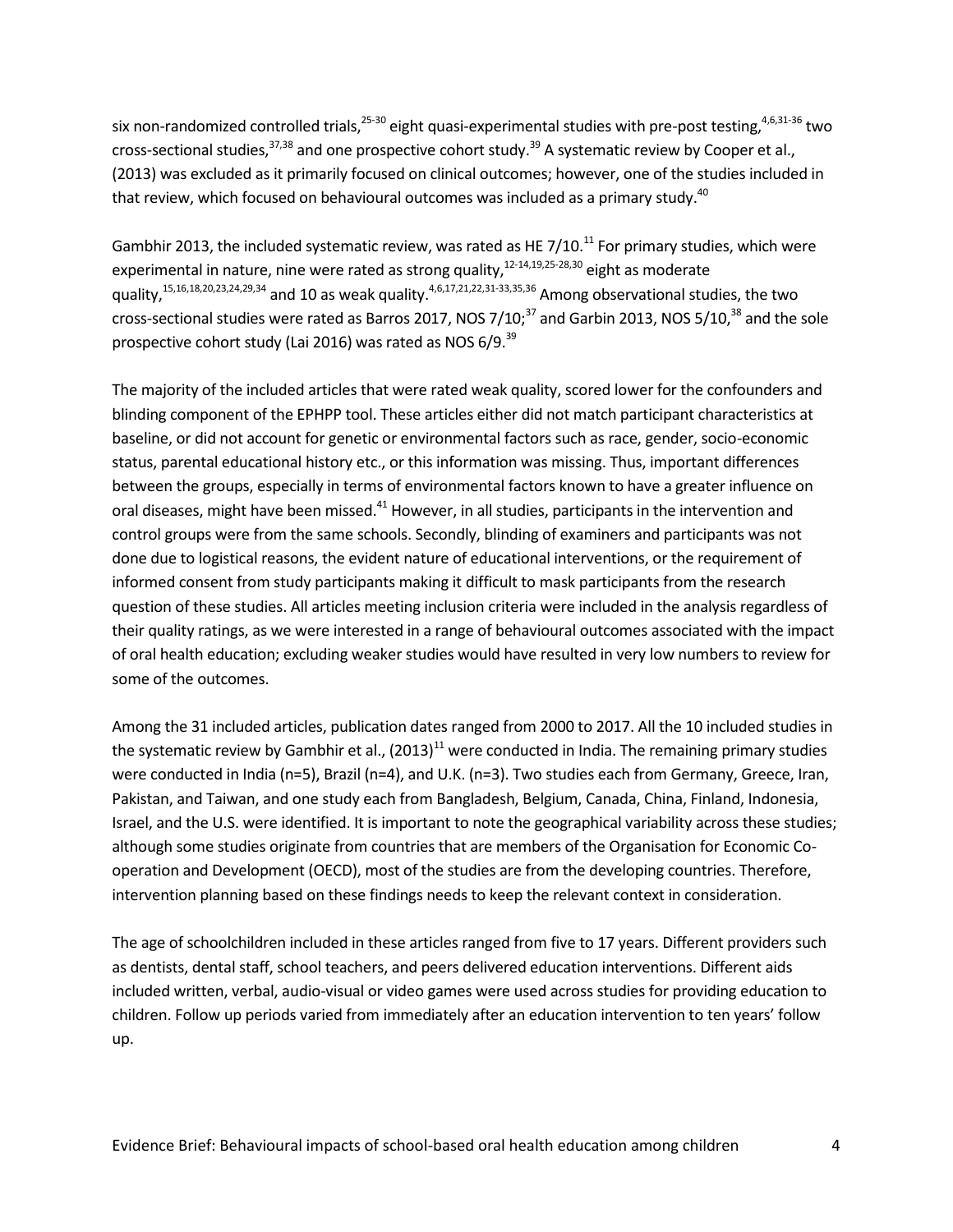#### Behavioral Outcomes

#### **IMPACT OF ORAL HEALTH EDUCATION ON ORAL HEALTH RELATED KNOWLEDGE**

One systematic review<sup>11</sup> and 17 of the included primary studies described the impact of education on knowledge of children.<sup>4,6,13,17-26,31,32,37,39</sup> School-based education programs in general had a positive impact on the knowledge of children. Gambhir et al., (2013) in their systematic review found that education programs improved knowledge related to oral health issues among schoolchildren.<sup>40</sup> Other included articles also reported positive effects on knowledge after information about various topics was provided: tooth structure and mouthparts, common oral diseases, the concept of dental plaque and its removal, the importance of good oral hygiene and its relationship with general health, effects of dietary habits, and the relationship between decayed teeth and pain, swelling and discomfort.<sup>4,20,22-24,37,39</sup> Most of the studies used some instrument to measure oral health knowledge and based on their measurements, schoolchildren exposed to education achieved greater mean oral health knowledge scores, when compared to baseline with follow up period ranging from one month to 18 months.  $4,6,17$ -19,21,25,26,31,32

#### **IMPACT OF ORAL HEALTH EDUCATION ON TOOTH BRUSHING (PRACTICE)**

 There were 16 primary studies, which evaluated impact on oral health practices after exposure to education.<sup>6,14,15,17,20,21,24,27,30-35,37,39</sup> A majority of these studies reported significant improvement in various aspects of tooth brushing: brushing technique; number of tooth surfaces cleaned; frequency of brushing; time spent during brushing; and use of appropriate type of toothbrush and fluoridated toothpaste.<sup>6,15,20,21,32-35</sup> In addition, practices related to rinsing the mouth and cleaning the tongue after meals, as well as the frequency of changing toothbrushes periodically, also increased after exposure to education.<sup>6,37</sup>

 In some studies, education programs also focused on teaching the importance of flossing, including frequency and duration of flossing, flossing aids, and the role of floss picks.<sup>14,28,31,33,37</sup> These studies reported an increase in the number of children flossing their teeth in the intervention group, as compared to baseline or children in the control groups.<sup>14,28,31,33,37</sup>

#### **IMPACT OF ORAL HEALTH EDUCATION ON DIET**

 Eight primary studies that provided information on healthy dietary practices through education, reported positive effects on children's diet.<sup>6,15,17,21,24,29,30,34</sup> These studies reported a decrease in the frequency of eating carbohydrate rich foods such as candies, chocolates, sweets, and other sugary food consumption after exposure to education. Exposure to education also led to an increase in children bringing healthy foods such as fruits to schools. $^{34}$  Similarly, there was a significant increase in the percentage of children in the intervention group, who understood that it is better to eat sweets in one go rather than eating for a prolonged period or several times in a day, when compared to the control group.<sup>15</sup> Improved dietary practices included a reduction in sugary food consumption both at short-term evaluation (six months),  $6,24$ as well as at long-term evaluation (six years follow-up).  $^{29,30}$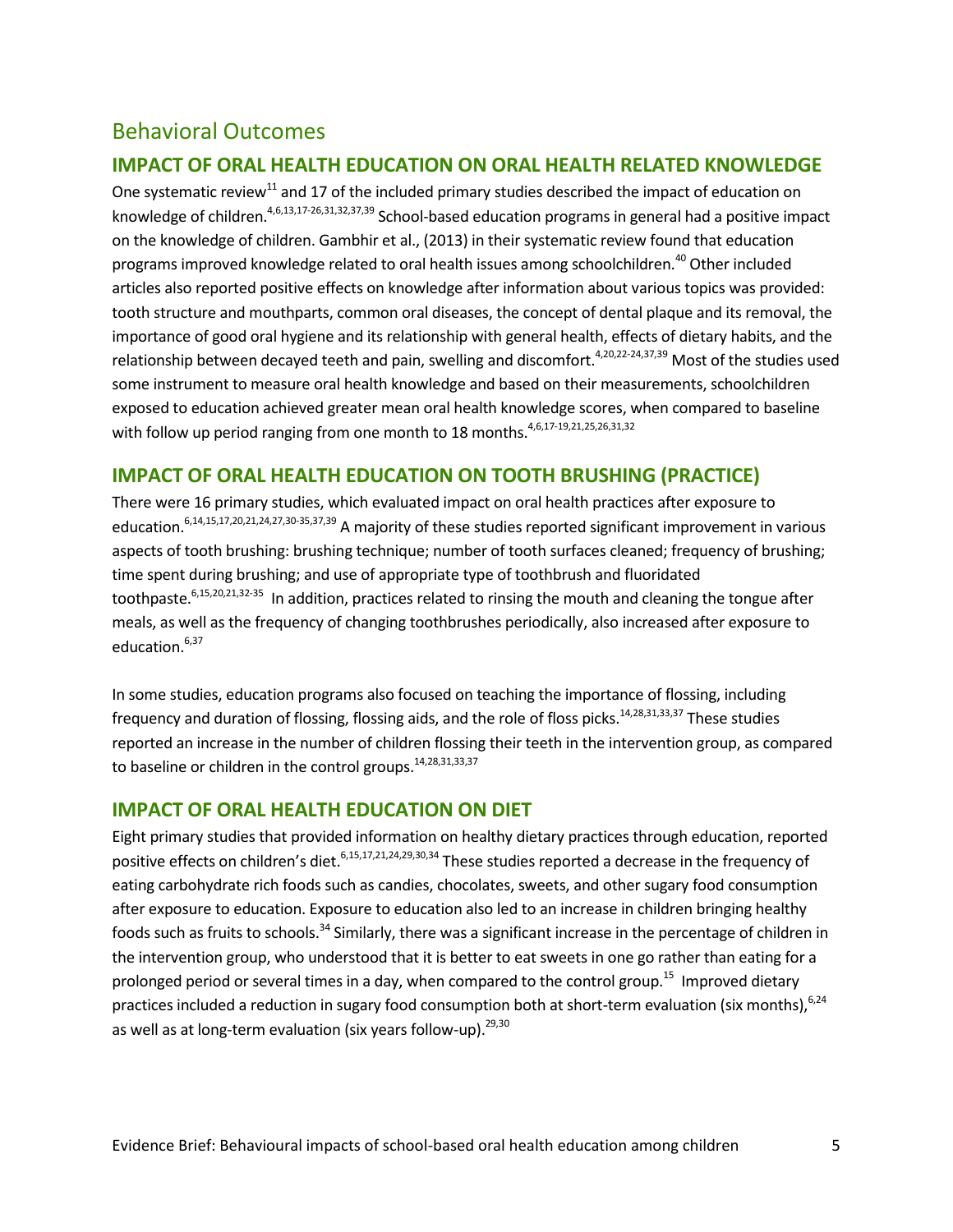#### **IMPACT OF ORAL HEALTH EDUCATION ON OTHER ORAL HEALTH BEHAVIOURS**

 Of the included articles, five primary studies reported impact of education on oral health behaviours.<sup>13,16,17,21,25</sup> Most studies assessed behaviours using subjective methods such as self-reported questionnaires related to attitudes, practices, or oral health habits. Impact of education on behaviours varied across included studies based on the follow-up period and reinforcement of education.

 Improvements in self-assessed behaviour and reduction in behaviour related to risky habits such as smoking and use of smokeless tobacco were observed, at short-term follow-up (8-12 weeks) in two separate cluster randomized trials.<sup>16,17</sup> Similarly, a study comparing experiential learning and traditional learning, at 6 months after intervention, oral health related behaviours improved in both groups but children in the experiential group had significantly better behaviour than the traditional group. However, at 18 months, the difference between the two groups was not significant.<sup>25</sup> In contrast, oral health related behaviours were sustained for a longer time (two years), using repetition and reinforcement of the information for education.<sup>13</sup> Thus, there is a need for repetition and reinforcement of the information to have a long-term impact on behaviour.

#### **IMPACT OF ORAL HEALTH EDUCATION ON ORAL HEALTH ATTITUDES**

One systematic review<sup>11</sup> and five primary studies,<sup>4,6,24-26</sup> reported impact of education on attitudes of the children. Analysis of all studies included in the systematic review by Gambhir et al., (2013) concluded that attitudes toward oral health significantly improved through education programs. $^{11}$  Five primary studies included in our review, also found positive association between education exposure and improvement in attitudes towards oral health.<sup>4,6,24-26</sup> Exposure to education resulted in the development of positive attitudes, with children believing that maintaining a healthy mouth was their individual responsibility, leading them to take a more proactive role in improving their oral health. Of all included articles we reviewed, only one cluster-randomized trial did not find a significant change on adolescent attitudes after exposure to education.<sup>13</sup> The study participants had positive attitude scores at the baseline that did not improve further but were maintained post-intervention.<sup>13</sup>

#### **ROLE OF PROVIDER DELIVERING ORAL HEALTH EDUCATION INTERVENTION**

 There were five primary studies comparing the effectiveness of education interventions based on the type of educator providing the intervention.<sup>12,13,24,35,36</sup> Traditionally, either dentists or other dental staff conducted education interventions in schools. Teachers or peers however, were as effective as dentist-led groups when compared to students in self-learning groups or with no education intervention. $^{12,13,24}$  Teaching younger peers after exposure to education, through peer tutoring, is another way of reinforcing oral health information to schoolchildren.<sup>36</sup> Reinhardt et al., (2009) showed that both peer tutoring i.e., the act of teaching younger peers, as well as receiving education from trained peers, was an effective method to impart education to children.<sup>35,36</sup> Thus, trained teachers and peers can be used to compliment the roles of available experts for education delivery.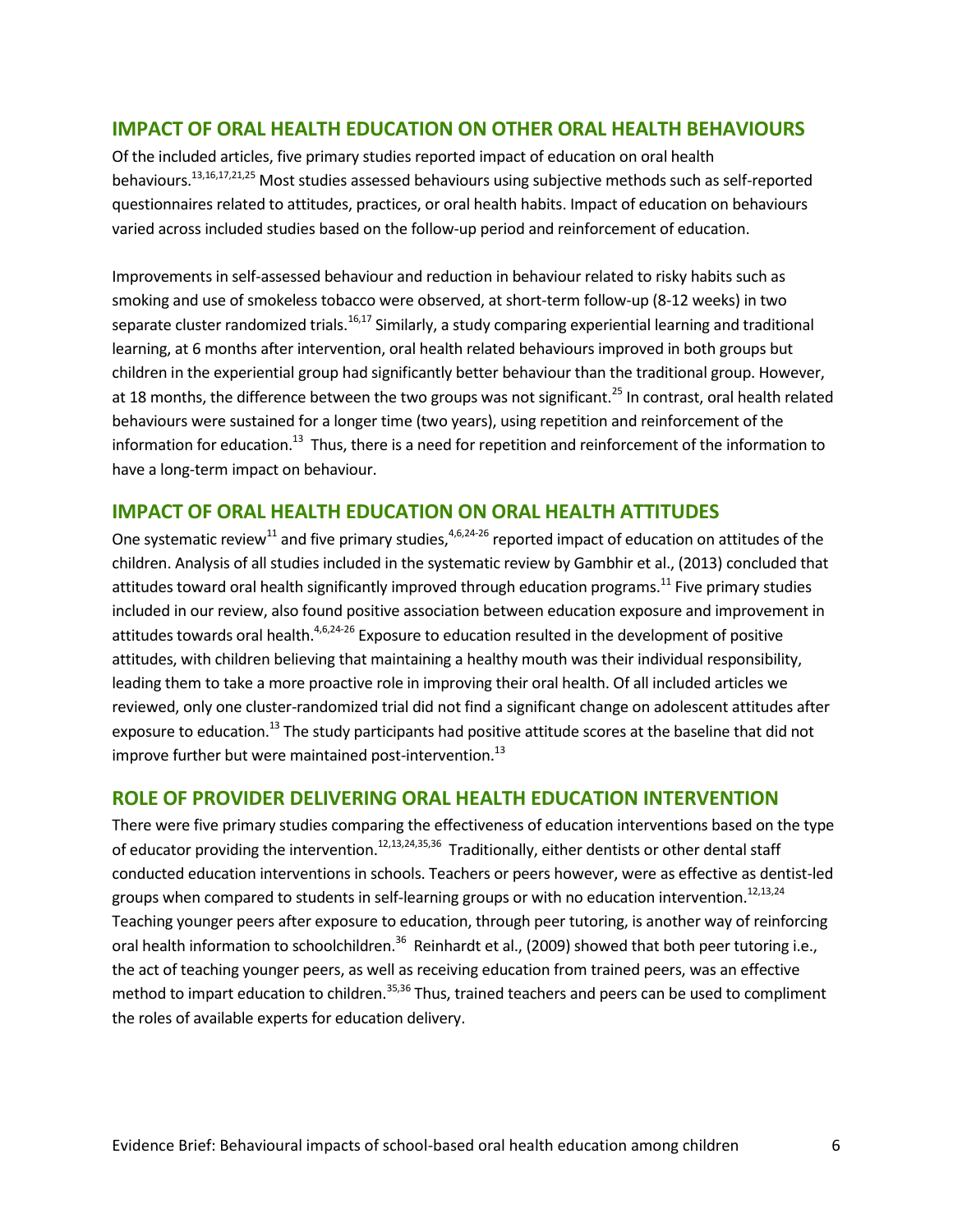#### **MODE OF DELIVERING ORAL HEALTH EDUCATION INTERVENTION**

 Within the included articles, six primary studies discussed a range of methods for delivering education to schoolchildren.<sup>16,22,23,25,26,38</sup> These varied from conventional methods such as class lectures, use of flash cards, charts, and posters to more interactive and experiential learning methods such as game-based activities, $^{22,23}$  educational videos, $^{16}$  and individual demonstrations and group participatory activities. $^{38}$ Experiential methods achieved better results compared to traditional methods.<sup>25,26</sup> Oral health concepts taught using games such as 'connecting the dots', or other game-based learning groups led to significantly higher oral health knowledge scores than using conventional teaching methods.<sup>22,23,38</sup>

#### Clinical outcomes

 Along with behavioural outcomes, some of the included articles also evaluated clinical outcomes of school-based educational interventions by assessing plaque levels, dental caries, and gingival health.

#### **IMPACT OF ORAL HEALTH EDUCATION ON CALCULUS AND PLAQUE SCORE**

The sole systematic review $^{11}$  and 10 other primary studies evaluated the impact of education on calculus and plaque scores.<sup>4,15,16,19,21,23,24,27,30,39</sup> Gambhir et al., (2013) found significant reductions in plaque scores in groups exposed to education compared to controls, in their review. $^{11}$  Similar findings were seen in the primary studies, with children exposed to education interventions having significantly lower mean plaque scores when compared to controls or to their own baseline levels.<sup>4,15,16,19,21,23,24,39</sup>

 Improvements in plaque and calculus levels were more evident when the education intervention was repeated regularly (three sessions per year to six annual sessions).<sup>27,30</sup> Further, children exposed to education through interactive methods such as play-way methods, flash cards, and experiential learning had better plaque and calculus scores than those in control groups.<sup>22,25,26,37</sup>

#### **IMPACT OF ORAL HEALTH EDUCATION ON DENTAL CARIES**

Of the included studies, ten assessed the impact of education on dental caries.<sup>6,13,21,25,26,28-30,37,39</sup> In all studies, dental caries was measured using DMFT/S index (Decayed, Missing, Filled Teeth/Surface Index); as each tooth has multiple surfaces, DMFS provides a more detailed understanding of caries level than DMFT index. These indices represent the lifetime caries experience of a person; at a given time point, DMFT indicates how many teeth are decayed, missing and filled in the mouth. For primary dentition: deft/s i.e. decayed, extracted due to decay, and filled teeth/surface values are used.

Oral health education interventions, in general lead to reduction of new dental caries,<sup>13,25</sup> decreased prevalence of untreated caries,<sup>6,25</sup> and increased proportion of fillings than untreated decay in teeth (ratio of F/DMFS > D/DMFS).<sup>39</sup> A few studies found statistically insignificant differences in DMFT scores between control and the intervention groups.<sup>28-30</sup> However, importantly, Tai et al., (2001) showed that despite having similar DMFT scores between the two groups, the intervention group had significantly lower DT scores, higher FT scores, and a higher percentage of children receiving fillings or fissure sealants than controls.<sup>29</sup> This shows the increased tendency among children in the intervention group to seek dental treatment. Another interesting observation about dental caries was on the type of dentition affected. For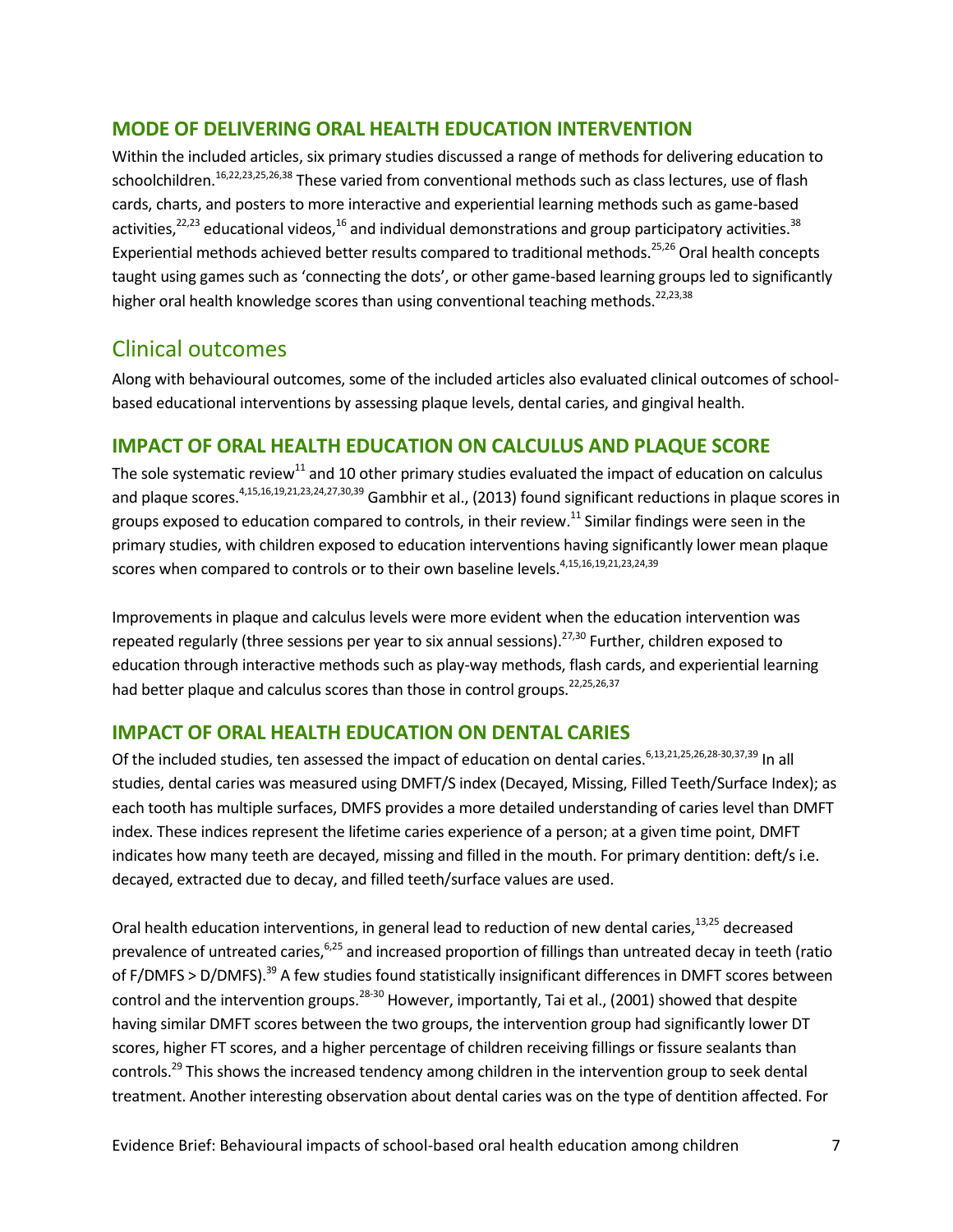example, Hartono et al., (2002) found that although the values of deft/s scores (for primary teeth) were similar in the intervention and the control groups, the DMFT/S values (for permanent teeth) were significantly lower in the intervention group.<sup>21</sup> In a study done by Angelopoulou et al., (2015) the untreated dental decay was higher in the intervention group at the baseline, which is in itself a risk factor for new caries, but still the incidence of dental decay over the observation period was not different from the control group.<sup>26</sup>

#### **IMPACT OF ORAL HEALTH EDUCATION ON GINGIVAL HEALTH**

 Gingival health, status of gums surrounding the teeth, was assessed in eight of the primary studies,<sup>12,16,19,24,25,29,37,39</sup> using a variety of indicators to assess the gingival health of the study subjects. These included presence of pockets measured using CPI scores (Community Periodontal Index), $^{39}$  mean gingival index scores,  $^{12,16,19,24,25,29,37,39}$  and gingival bleeding index.  $^{16,19,37}$  Across the included studies, education programs were found to be effective in improving the gingival health status of children. Students exposed to education had a lower prevalence of pocketing,<sup>39</sup> reduced gingival index scores, $^{12,16,19,24,25,29,37,39}$  and significant reduction in gingival bleeding index as compared to controls. $^{16,19,37}$ 

# Discussion and Conclusions

#### Review of the main findings

 Our Evidence Brief synthesised recent literature about the impact of school-based oral health education on various behavioural oral health outcomes. Clinical outcomes, have also been summarized when reported in the included studies, although this was not the primary focus of our review. This Evidence Brief provides valuable information about the impact of oral health education on oral health related knowledge, attitudes, practices and dietary habits. We also considered other factors such as the effect of repetition and reinforcement, providers delivering the education intervention, and mode of delivery of education on various oral health outcomes.

 The available evidence indicates that, in general, oral health education interventions have a positive effect on knowledge, tooth brushing practices, dietary habits, attitudes, as well as clinical outcomes (when reported) such as calculus and plaque levels, gingival health, and dental caries (permanent teeth). While the effect on oral health behaviors was positive in the short-term, the improvements diminished as the follow-up period increased. This emphasizes the need for continued and sustained repetition of the information to achieve long-term health promoting behaviours.

 In terms of providers, studies suggest that educator-led groups, regardless of who the educator is (e.g., dentists, teachers, or peers) achieve higher mean oral health knowledge, behaviour, and clinical outcome scores than self-learning groups. The use of teachers and trained peers can help compliment the roles of dentists and dental staff and assist in greater reach of the education program.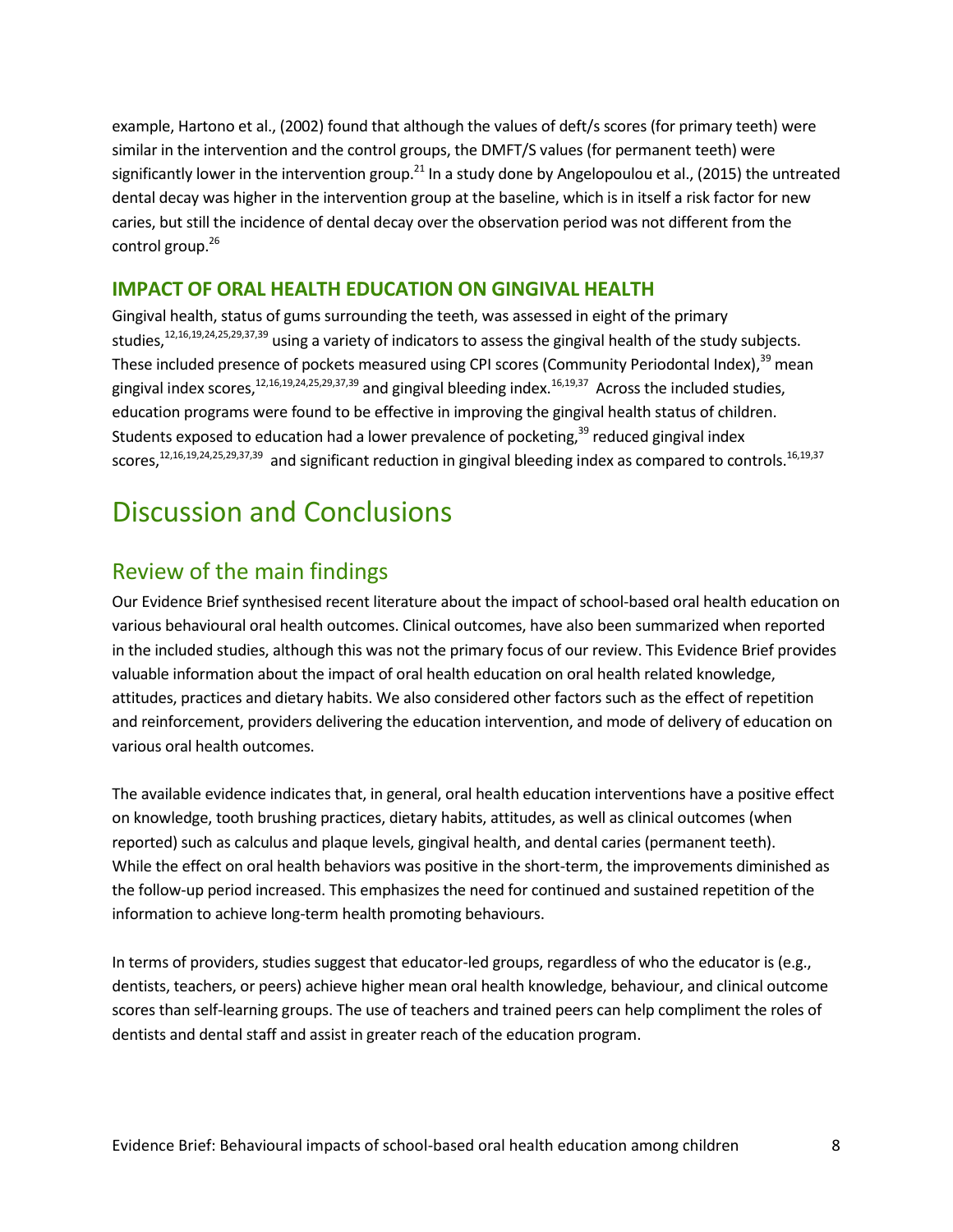Similarly, we also found that experiential learning using interactive methods was more effective than conventional methods in improving oral health knowledge, behaviours, oral hygiene and gingival health. Thus, education interventions that emphasize active participation and offer skill training, coupled with repetition and reinforcement of the health messages tend to have better oral health outcomes. However, there is a need for more studies to evaluate the long-term effects of such interventions. In fact, very few studies have evaluated long-term effects of education on oral behaviour. Our review found only one study that followed participants for 10 years.<sup>39</sup> While the intervention group in this study showed significantly better clinical outcomes in terms of having lower calculus and plaque scores, decreased caries incidence, and fewer pockets and periodontal diseases, the effect on behavioral outcomes was either not different from controls or if better, the difference was not statistically significant.<sup>39</sup> One of the reasons could be that it is easy to measure clinical outcomes; however, behavioural outcomes are usually subjective and based on self-perception, making them difficult to quantify. In addition, sometimes a 'spillover' effect is observed,<sup>42</sup> which means that controls may get motivated and start practicing positive behaviours just by the virtue of being part of the study, even when not part of the intervention group. Ultimately, the aspiration is for better clinical outcomes, achieved through improvements in behavioural outcomes.

#### Limitations

 It is important to reiterate that studies included in our review originate from varied jurisdictions across the globe, which are different with reference to their economies, government structure, and political will. The study participants also vary across these jurisdictions in terms of their dietary habits, baseline levels of oral hygiene practices, prevalence of oral diseases, and access to dental services. Therefore, it is difficult to assimilate findings of these studies and generalize results to all schoolchildren across the globe. As well as due to large variations in terms of approaches and communication methods used to provide education interventions across the included studies, the results may not be generalizable and applicable to all settings. We also did not focus on the cost-effectiveness of school-based education programs, which can be an important predictor for decision making for implementation of such programs in schools.

#### **Conclusion**

 In conclusion, oral health education interventions in general, showed a positive impact on both behavioural outcomes such as oral health knowledge, tooth-brushing practices, diet, attitudes and clinical outcomes such as calculus and plaque levels, gingival health, and dental caries. The impact of education on schoolchildren can depend on a number of factors including the type of intervention, method of delivery, and the time of evaluation. In addition, it is important to conduct a comparative analysis of different education programs in terms of their reach, implementation feasibility, and sustainability.

 Further, it is important to note that there is a strong relationship between knowledge, attitude, understanding and predisposition to act.<sup>43</sup> An appropriate health behaviour model can guide behaviour modification through education.<sup>44</sup> Although not specifically examined as part of this evidence brief, various health models such as the Health Belief model,<sup>45</sup> Transtheoretical model,<sup>46</sup> Theory of Reasoned Action,<sup>47</sup>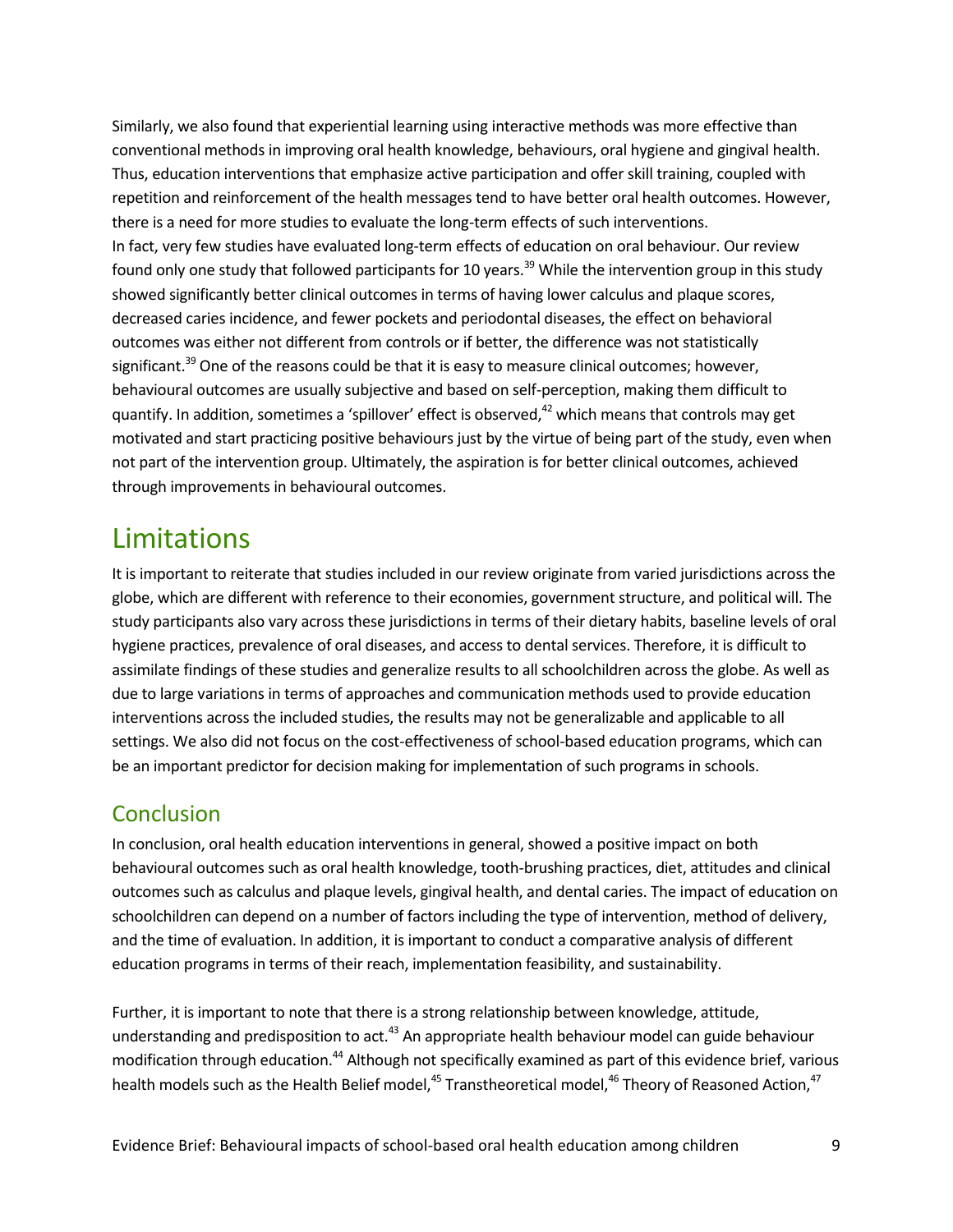Self-Efficacy,<sup>48</sup> and Locus of Control<sup>49</sup> have been used to promote oral health. It is important to adapt the education programs based on the strengths and applicability of these models to achieve modifications in health behaviours that promote good oral health.

## Implications for Practice

 children. Such interventions have potential for positive changes in behavioural outcomes. Oral health education programs based on a health behaviour model can build capacity of young children in terms of their oral health knowledge, practices, and attitudes and in turn can provide opportunities to maintain good oral health. However, implementation considerations are important in terms of the context for intervention, type of intervention, mode of delivery, frequency and repetition, and role of providers. Oral health education programs in schools can be integral to oral health promotion of school-aged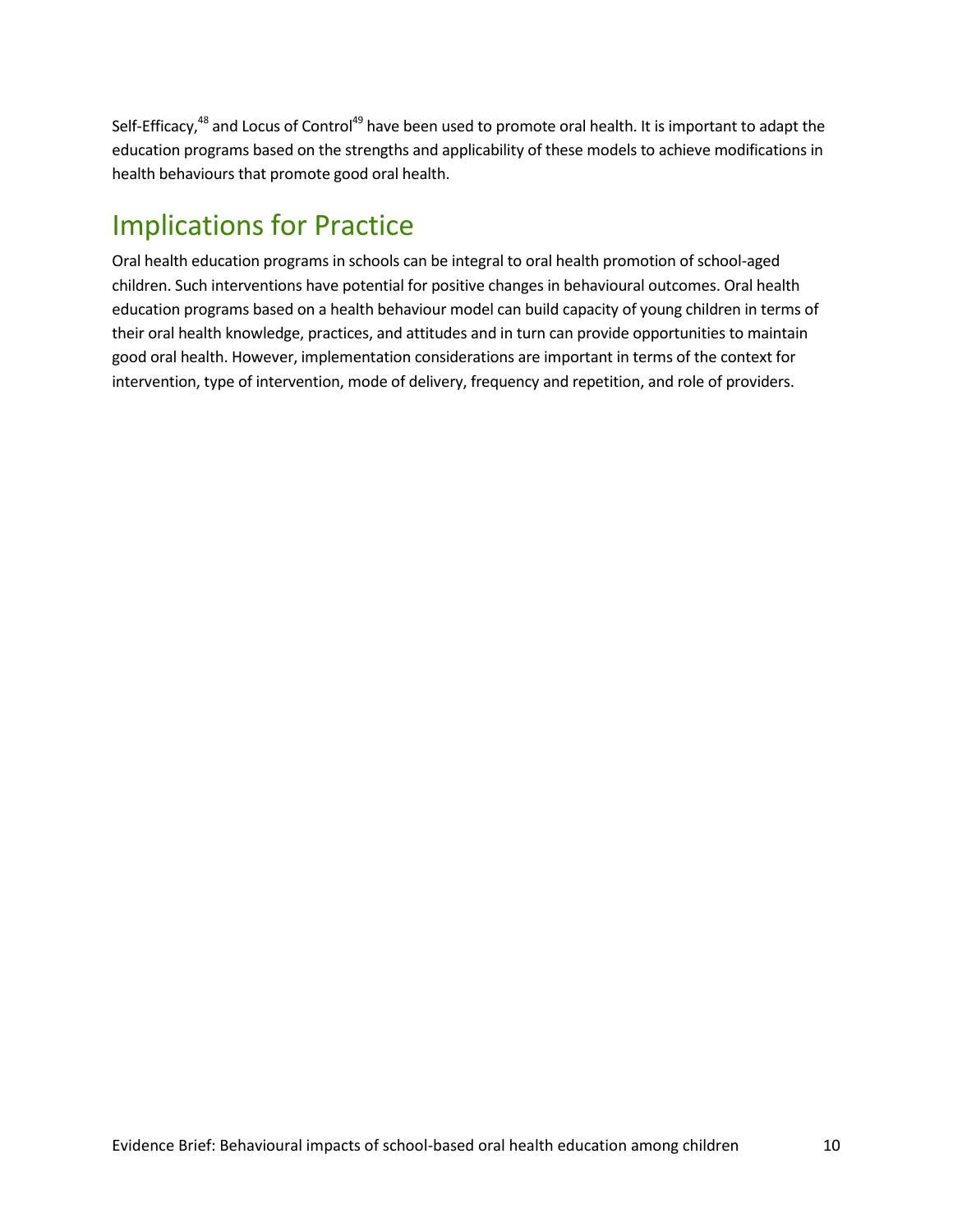## References

1. Jürgensen N, Petersen PE. Promoting oral health of children through schools- results from a WHO global survey 2012. Community Dent Health. 2013;30:204-18.

2. World Health Organization. WHO information series on school health: oral health promotion: an essential element of a health-promoting school [Internet]. Geneva: World Health Organization; 2003 [cited 2017 Sep 20]. Available from:

http://www.who.int/oral\_health/media/en/orh\_school\_doc11.pdf?ua=1

3. Hebbal M, Ankola AV, Vadavi D, Patel K. Evaluation of knowledge and plaque scores in school children before and after health education. Dent Res J (Isfahan). 2011;8(4):189-96. Available from: <https://www.ncbi.nlm.nih.gov/pmc/articles/PMC3221086/>

4. Sanadhya YK, Thakkar JP, Divakar DD, Pareek S, Rathore K, Yousuf A, et al. Effectiveness of oral health education on knowledge, attitude, practices and oral hygiene status among 12-15-year-old schoolchildren of fishermen of Kutch district, Gujarat, India. Int Marit Health. 2014;65(3):99-105.

 5. World Health Organization. The Ottawa charter for health promotion [Internet]. Geneva: World Health Organization; 1986 [cited 2017 Mar 28]. Available from: <http://www.who.int/healthpromotion/conferences/previous/ottawa/en/index1.html>

6. Haque SE, Rahman M, Itsuko K, Mutahara M, Kayako S, Tsutsumi A, et al. Effect of a school-based oral health education in preventing untreated dental caries and increasing knowledge, attitude, and practices among adolescents in Bangladesh. BMC Oral Health. 2016;16:44. Available from: <https://bmcoralhealth.biomedcentral.com/articles/10.1186/s12903-016-0202-3>

 7. Rosella L, Bowman C, Pach B, Morgan S, Fitzpatrick T, Goel V. The development and validation of a meta-tool for quality appraisal of public health evidence: Meta Quality Appraisal Tool (MetaQAT). Public Health. 2016;136:57-65. Available from:

<http://www.sciencedirect.com/science/article/pii/S0033350615004370>

 8. Health Evidence. Quality assessment tool - review articles [Internet]. Hamilton, ON: Health Evidence; 2016 [cited 2016 Nov 28]. Available from: <u>http://www.healthevidence.org/documents/our-appraisal</u> [tools/QATool&Dictionary\\_01Jun16.pdf](http://www.healthevidence.org/documents/our-appraisal-tools/QATool&Dictionary_01Jun16.pdf) 

9. Effective Public Health Practice Project. Quality assessment tool for quantitative studies [Internet]. Hamilton, ON: Effective Public Health Practice Project; 1998 [cited 2016 Nov 28]. Available from: [http://www.ephpp.ca/PDF/Quality%20Assessment%20Tool\\_2010\\_2.pdf](http://www.ephpp.ca/PDF/Quality%20Assessment%20Tool_2010_2.pdf) 

10. Wells G, Shea B, O'Connell D, Peterson J, Welch V, Losos M, et al. The Newcastle-Ottawa Scale (NOS) for assessing the quality of nonrandomised studies in meta-analyses. [Internet]. Ottawa, ON: Ottawa Hospital Research Institute; 2013 [cited 2016 Nov 28]. Available from: [http://www.ohri.ca/programs/clinical\\_epidemiology/oxford.asp](http://www.ohri.ca/programs/clinical_epidemiology/oxford.asp)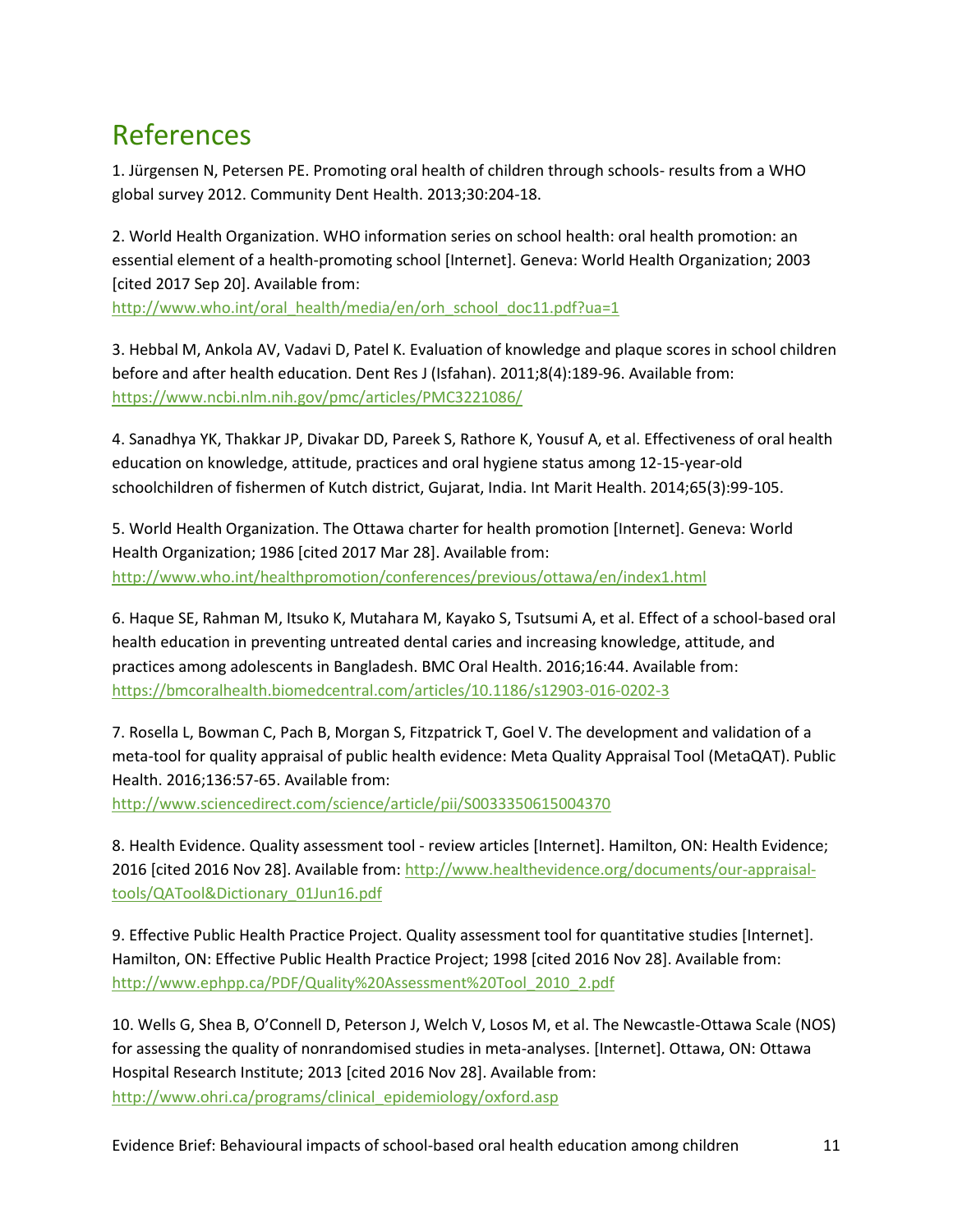11. Gambhir RS, Sohi RK, Nanda T, Sawhney GS, Setia S. Impact of school based oral health education programmes in India: a systematic review. J Clin Diagn Res. 2013;7(12):3107-10.

12. Haleem A, Siddiqui MI, Khan AA. School-based strategies for oral health education of adolescents- a cluster randomized controlled trial. BMC Oral Health. 2012;12:54. Available from: <http://www.biomedcentral.com/1472-6831/12/54>

 13. Haleem A, Khan MK, Sufia S, Chaudhry S, Siddiqui MI, Khan AA. The role of repetition and reinforcement in school-based oral health education- a cluster randomized controlled trial. BMC Public Health. 2016;16:2. Available from:

<https://bmcpublichealth.biomedcentral.com/articles/10.1186/s12889-015-2676-3>

14. Mohamadkhah F, Amin Shokravi F, Karimy M, Faghihzadeh S. Effects of lecturing on selfcare oral health behaviors of elementary students. Med J Islam Repub Iran. 2014;28:86. Available from: <https://www.ncbi.nlm.nih.gov/pmc/articles/PMC4301237/>

 of a dental health education program for 10-year-old children. J Public Health Dent. 2001;61(1):22-7. 15. Worthington HV, Hill KB, Mooney J, Hamilton FA, Blinkhorn AS. A cluster randomized controlled trial

16. Yazdani R, Vehkalahti MM, Nouri M, Murtomaa H. School-based education to improve oral cleanliness and gingival health in adolescents in Tehran, Iran. Int J Paediatr Dent. 2009;19(4):274-81.

17. Yang YH, Sue RL, Warnakulasuriya S, Dasanayake AP. Promoting better oral health practices among aboriginal Taiwanese adolescents: a school based oral health education intervention program. J Health Care Poor Underserved. 2009;20(4 Suppl):41-50.

 high-risk grade one children: an evaluation of two methods of dental health education. Community Dent 18. Hawkins RJ, Zanetti DL, Main PA, Jokovic A, Dwyer JJ, Otchere DF, et al. Oral hygiene knowledge of Oral Epidemiol. 2000;28(5):336-43.

 19. De Farias IA, De Araújo Souza GC, Ferreira MA. A health education program for Brazilian public schoolchildren: the effects on dental health practice and oral health awareness. J Public Health Dent. 2009;69(4):225-30.

20. Gauba S. Effectiveness of STP on oral health practices among the children (6-14 Yrs). Int J Nurs Educ. 2015;7(2):256-60.

21. Hartono SW, Lambri SE, van PH. Effectiveness of primary school-based oral health education in West Java, Indonesia. Int Dent J. 2002;52(3):137-43.

 22. Kumar Y, Asokan S, John B, Gopalan T. Effect of conventional and game-based teaching on oral health status of children: a randomized controlled trial. Int J Clin Pediatr Dent. 2015;8(2):123-6. Available from[: https://www.ncbi.nlm.nih.gov/pmc/articles/PMC4562045/](https://www.ncbi.nlm.nih.gov/pmc/articles/PMC4562045/)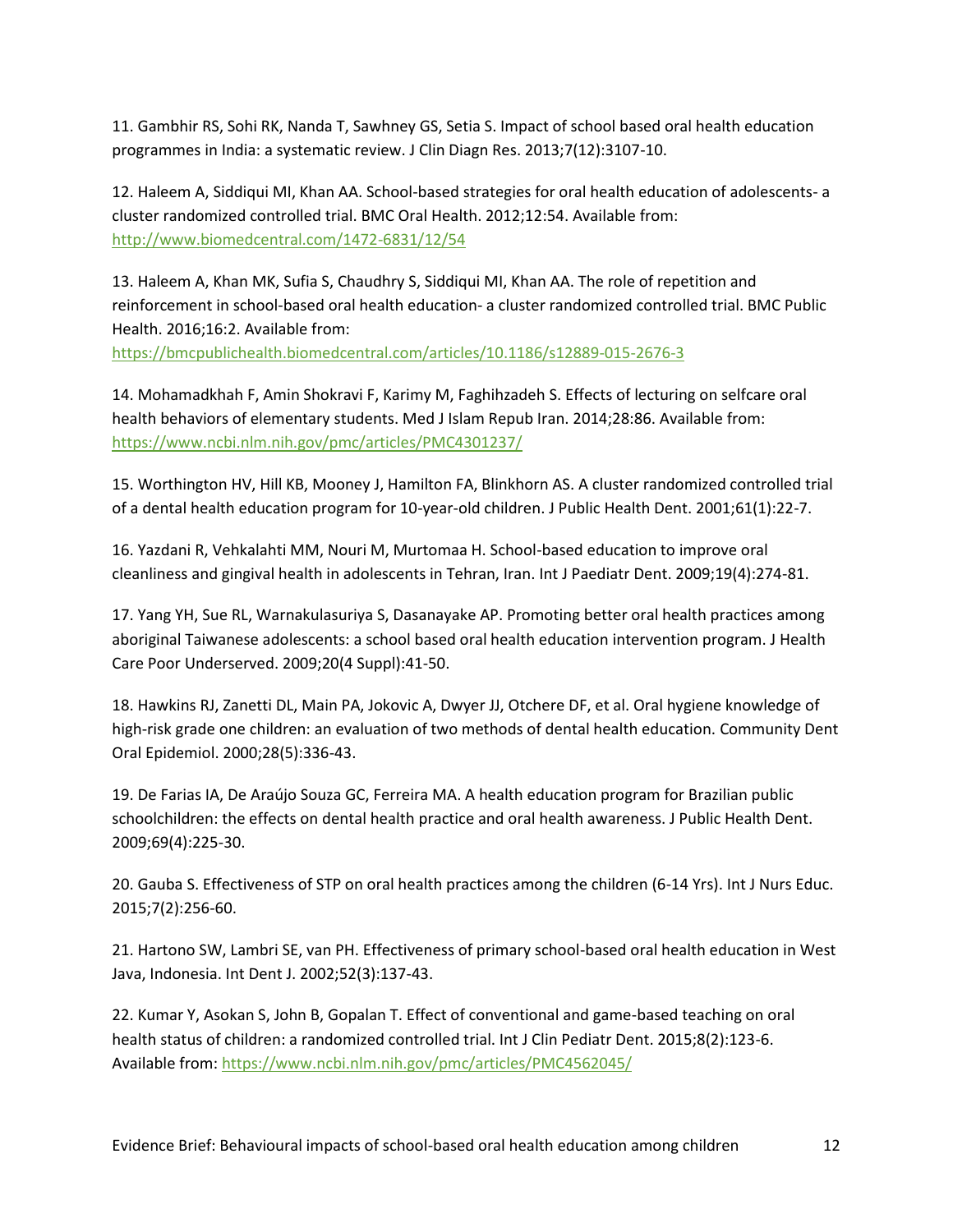education on children's oral health-related knowledge and oral hygiene status - a prospective study. 23. Maheswari UN, Asokan S, Asokan S, Kumaran ST. Effects of conventional vs game-based oral health Oral Health Prev Dent. 2014;12(4):331-6.

 (dentist) of oral health education programme among 12-15 year old school children - a randomized 24. Vangipuram S, Jha A, Raju R, Bashyam M. Effectiveness of peer group and conventional method controlled trial. J Clin Diagn Res. 2016;10(5):ZC125-9. Available from: <https://www.ncbi.nlm.nih.gov/pmc/articles/PMC4948521/>

25. Angelopoulou MV, Oulis CJ, Kavvadia K. School-based oral health-education program using experiential learning or traditional lecturing in adolescents: a clinical trial. Int Dent J. 2014;64(5):278-84.

26. Angelopoulou MV, Kavvadia K, Taoufik K, Oulis CJ. Comparative clinical study testing the effectiveness of school based oral health education using experiential learning or traditional lecturing in 10 year-old children. BMC Oral Health. 2015;15:51. Available from: <https://bmcoralhealth.biomedcentral.com/articles/10.1186/s12903-015-0036-4>

27. Dowey JA. Short and long term evaluation of changes in oral cleanliness, following repeated dental health education in high risk schools in Rochdale, England. Int J Health Promot Educ. 2000;38(4):129-33.

 28. Jaime RA, Carvalho TS, Bonini GC, Imparato J, Mendes FM. Oral health education program on dental caries incidence for school children. J Clin Pediatr Dent. 2015;39(3):277-83.

29. Tai B, Du M, Peng B, Fan M, Bian Z. Experiences from a school-based oral health promotion programme in Wuhan city, PR China. Int J Paediatr Dent. 2001;11(4):286-91.

30. Vanobbergen J, Declerck D, Mwalili S, Martens L. The effectiveness of a 6-year oral health education programme for primary school children. Community Dent Oral Epidemiol. 2004;32(3):173-82.

 31. Blake H, Dawett B, Leighton P, Rose-Brady L, Deery C. School-based educational intervention to improve children's oral health-related knowledge. Health Promot Pract. 2015;16(4):571-82.

32. DeAngelis S, McLain AH, Hodges JR. Oral hygiene instruction given to children: are the knowledge and skill retained? Probe. 2001;35(1):20-2.

33. Halonen H, Pesonen P, Seppa L, Peltonen E, Tjaderhane L, Anttonen V. Outcome of a communitybased oral health promotion project on primary schoolchildren's oral hygiene habits. Int J Dent. 2013;2013:485741. Available from[: https://www.ncbi.nlm.nih.gov/pmc/articles/PMC3844209/](https://www.ncbi.nlm.nih.gov/pmc/articles/PMC3844209/) 

34. Livny A, Vered Y, Slouk L, Sgan-Cohen H. Oral health promotion for schoolchildren - evaluation of a pragmatic approach with emphasis on improving brushing skills. BMC Oral Health. 2008;8:4. Available from:<https://bmcoralhealth.biomedcentral.com/articles/10.1186/1472-6831-8-4>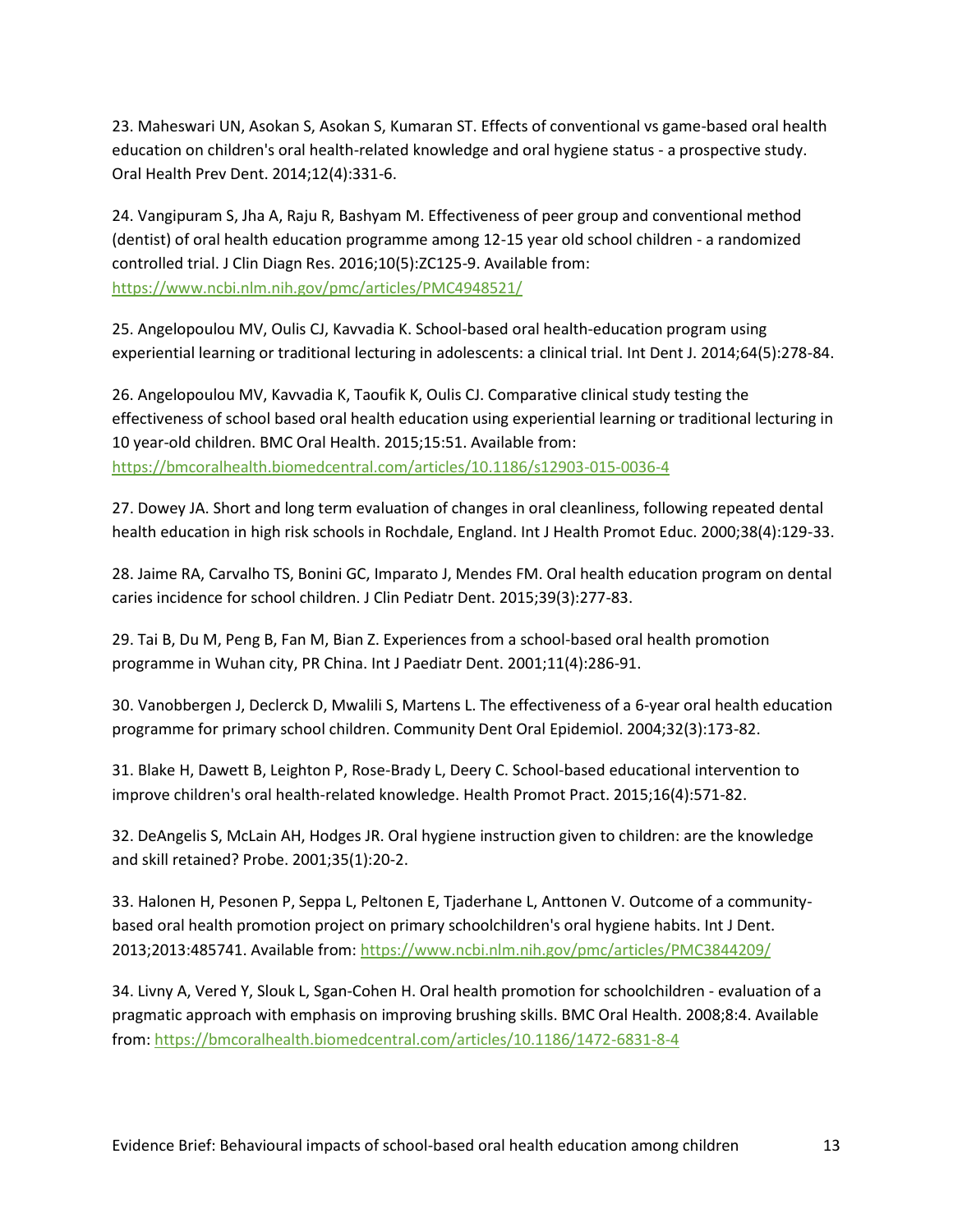35. Reinhardt CH, Lopker N, Noack MJ, Rosen E, Klein K. Peer teaching pilot programme for caries prevention in underprivileged and migrant populations. Int J Paediatr Dent. 2009;19(5):354-9.

36. Reinhardt CH, Lopker N, Noack MJ, Klein K, Rosen E. Peer tutoring pilot program for the improvement of oral health behavior in underprivileged and immigrant children. Pediatr Dent. 2009;31(7):481-5.

 students. Int J Dent Hyg. 2017;15(1):23-9. 37. Barros VA, Costa SM, Zanin L, Florio FM. Evaluation of an educational activity in the oral health of

38. Garbin CA, Queiroz AP, Garbin AJ, Moimaz SA, Soares GB. Comparison of methods in oral health education from the perspective of adolescents. Oral Health Prev Dent. 2013;11(1):39-47.

39. Lai H, Fann JC, Yen AM, Chen LS, Lai MH, Chiu SY. Long-term effectiveness of school-based children oral hygiene program on oral health after 10-year follow-up. Community Dent Oral Epidemiol. 2016;44(3):209-15.

40. Cooper AM, O'Malley LA, Elison SN, Armstrong R, Burnside G, Adair P, et al. Primary school-based behavioural interventions for preventing caries. Cochrane Database Syst Rev. 2013;5:CD009378.

41. Opal S, Garg S, Jain J, Walia I. Genetic factors affecting dental caries risk. Aust Dent J. 2015;60(1):2-11.

 42. Angelucci M, Di Maro V. Program evaluation and spillover effects [Internet]. Washington, DC: World http://documents.worldbank.org/curated/en/137731468171858310/pdf/WPS7243.pdf Bank Group; 2015 [cited 2017 Sep 20]. Available from:

A3. Brown G, Manogue M, Rohlin M. Assessing attitudes in dental education: is it worthwhile? Br Dent J. 2002;193(12):703-7.

44. Hollister MC, Anema MG. Health behavior models and oral health: a review. J Dent Hyg. 2004;78(3):6.

45. Hochbaum GM. Health behavior. Belmont, CA: Wadsworth Publishing Company; 1970.

46. Prochaska JO, Velicer WF. The transtheoretical model of health behavior change. Am J Health Promot. 1997;12(1):38-48.

 47. Tedesco LA, Keffer MA, Davis EL, Christersson LA. Effect of a social cognitive intervention on oral health status, behavior reports, and cognitions. J Periodontol. 1992;63(7):567-75.

48. Bandura A. Self efficacy: the exercise of control. New York, NY: Freeman; 1997.

49. Wallston KA, Stein MA, Smith CA. Form C of the MCHL scales: a condition specific measurement of locus of control. J Pers Assess. 1994;63(3):534-53.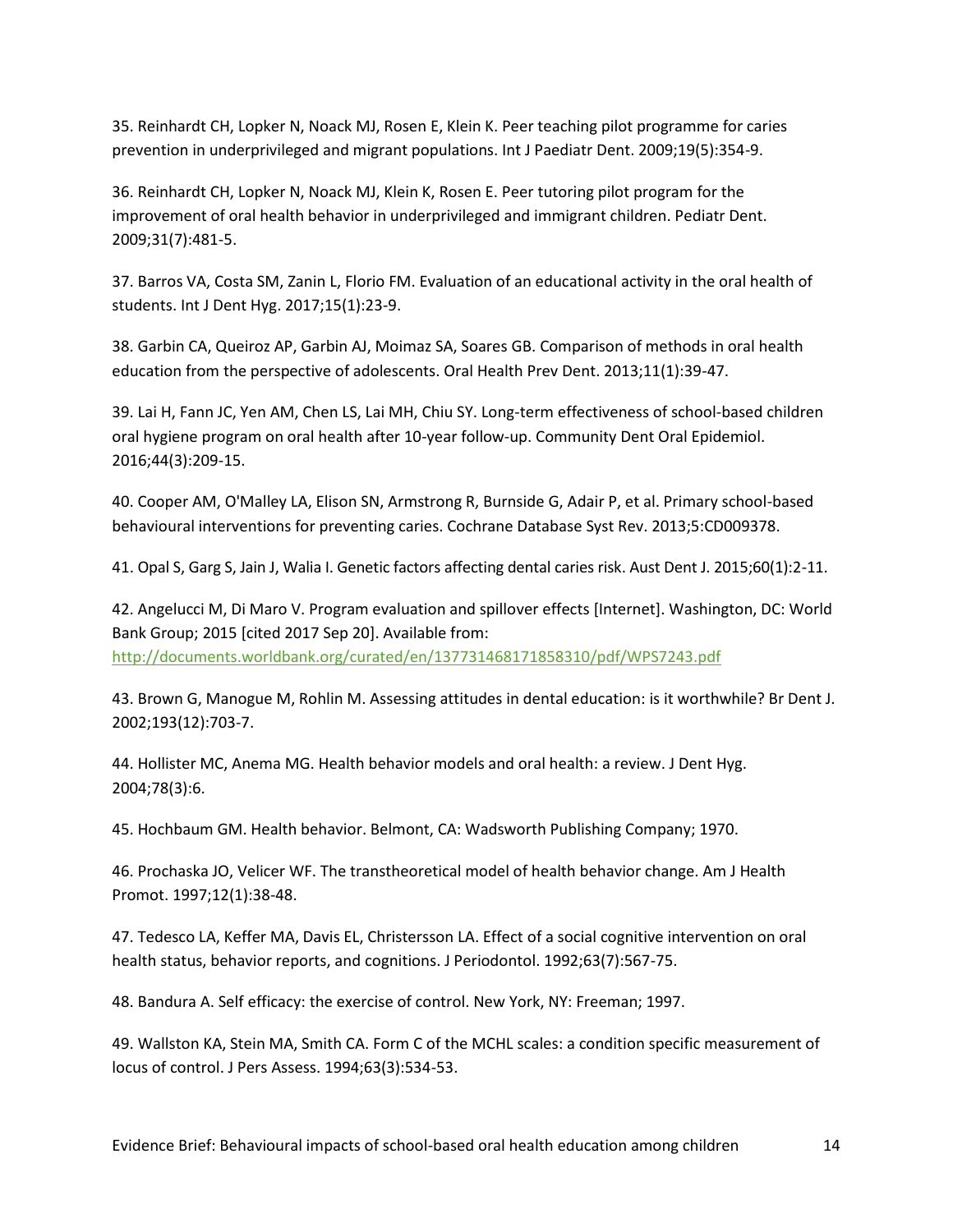# Specifications and Limitations of Evidence Brief

 decision making. The Evidence Brief presents key findings, based on a systematic search of the best available evidence near the time of publication, as well as systematic screening and extraction of the data from that evidence. It does not report the same level of detail as a full systematic review. Every attempt has been made to incorporate the highest level of evidence on the topic. There may be relevant individual studies that are not included; however, it is important to consider at the time of use of this brief whether individual studies would alter the conclusions drawn from the document. The purpose of this Evidence Brief is to investigate a research question in a timely manner to help inform

## Authors

 Harkirat Singh, Research Coordinator, Health Promotion, Chronic Disease and Injury Prevention Alaa Kabbarah, Master's student, Dental Public Health, Faculty of Dentistry, University of Toronto Dr. Sonica Singhal, Scientist, Oral Health, Health Promotion, Chronic Disease and Injury Prevention

## **Contributors**

 Brandon Cheung, Research Assistant, Health Promotion, Chronic Disease and Injury Prevention Sue Keller-Olaman, Manager, Health Promotion, Chronic Disease and Injury Prevention Minkashi Sharma, Library Information Specialist, Library Services Hannah Mitchell, Library Operations Technician, Library Services Beata Pach, Manager, Library Services

## Reviewers

Carlos Quiñonez, Associate Professor, Faculty of Dentistry, University of Toronto

# Citation

 Ontario Agency for Health Protection and Promotion (Public Health Ontario), Singh H, Kabbarah A, Singhal S. Evidence Brief: Behavioural impacts of school-based oral health education among children. Toronto, ON: Queen's Printer for Ontario; 2017.

ISBN: 978-1-4868-0740-6

©Queen's Printer for Ontario, 2017